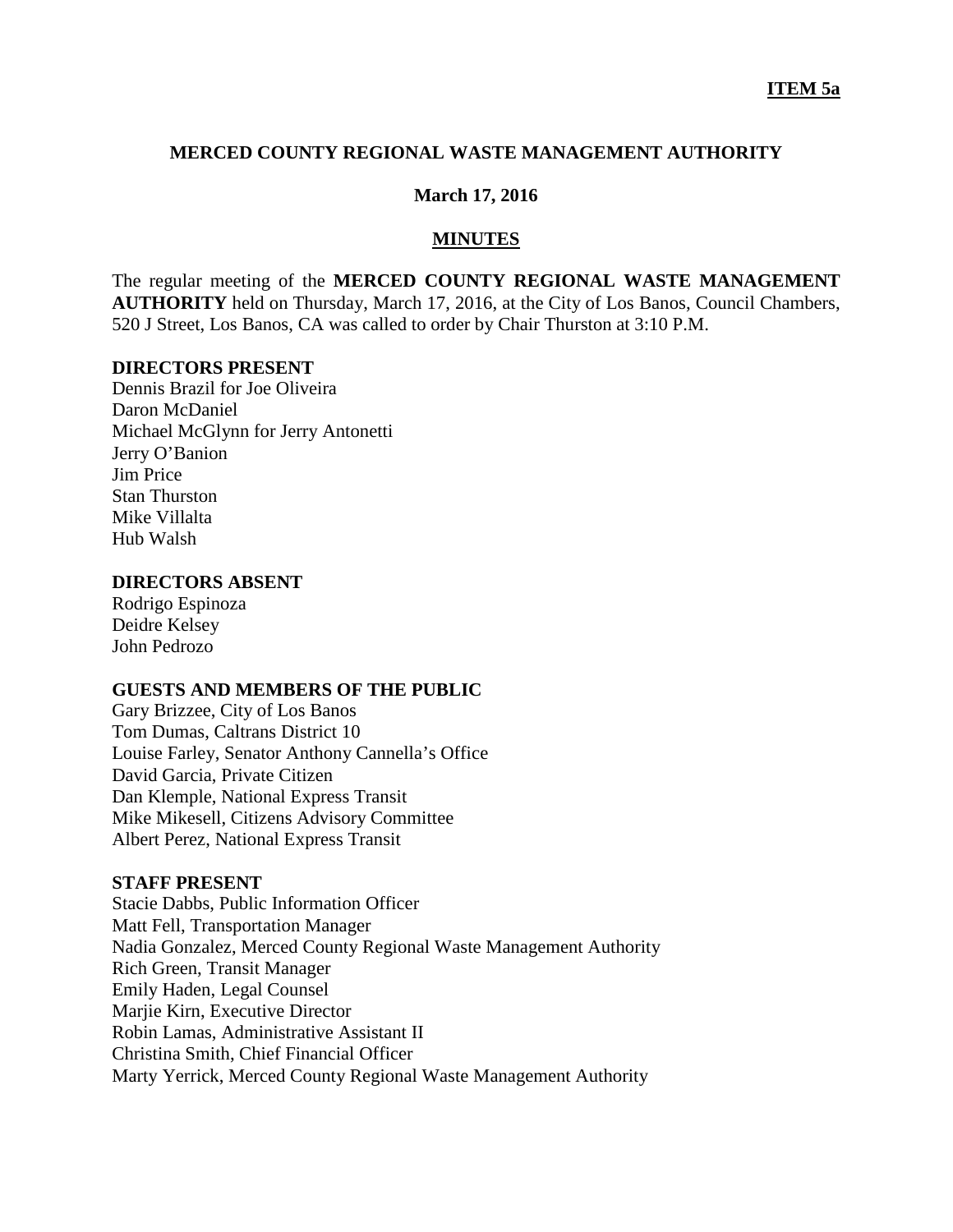# **6. Minutes of the February 18, 2016 Regional Waste Management Authority Board meeting**

Director McDaniel moved to approve the minutes of the February 18, 2016 Regional Waste Management Authority Board meeting. Seconded by Director Brazil.

**Ayes – Directors Walsh, McDaniel, O'Banion, Price, McGlynn, Brazil, Villalta, Thurston Noes – None**

**MOTION CARRIED UNANIMOUSLY.**

**7. Oral Report – Monthly Update**

Marty Yerrick gave the monthly update for Regional Waste.

<u> 1990 - Johann Barbara, martxa eta politikar</u>

## **8. Merced County Regional Waste Management Authority Financial Reports**

So noted.

# **THERE BEING NO FURTHER BUSINESS OF THE MERCED COUNTY REGIONAL WASTE MANAGEMENT AUTHORITY, THAT PORTION OF THE MEETING WAS ADJOURNED AT 3:28 P.M.**

 $/ s /$ 

Robin Lamas Administrative Assistant II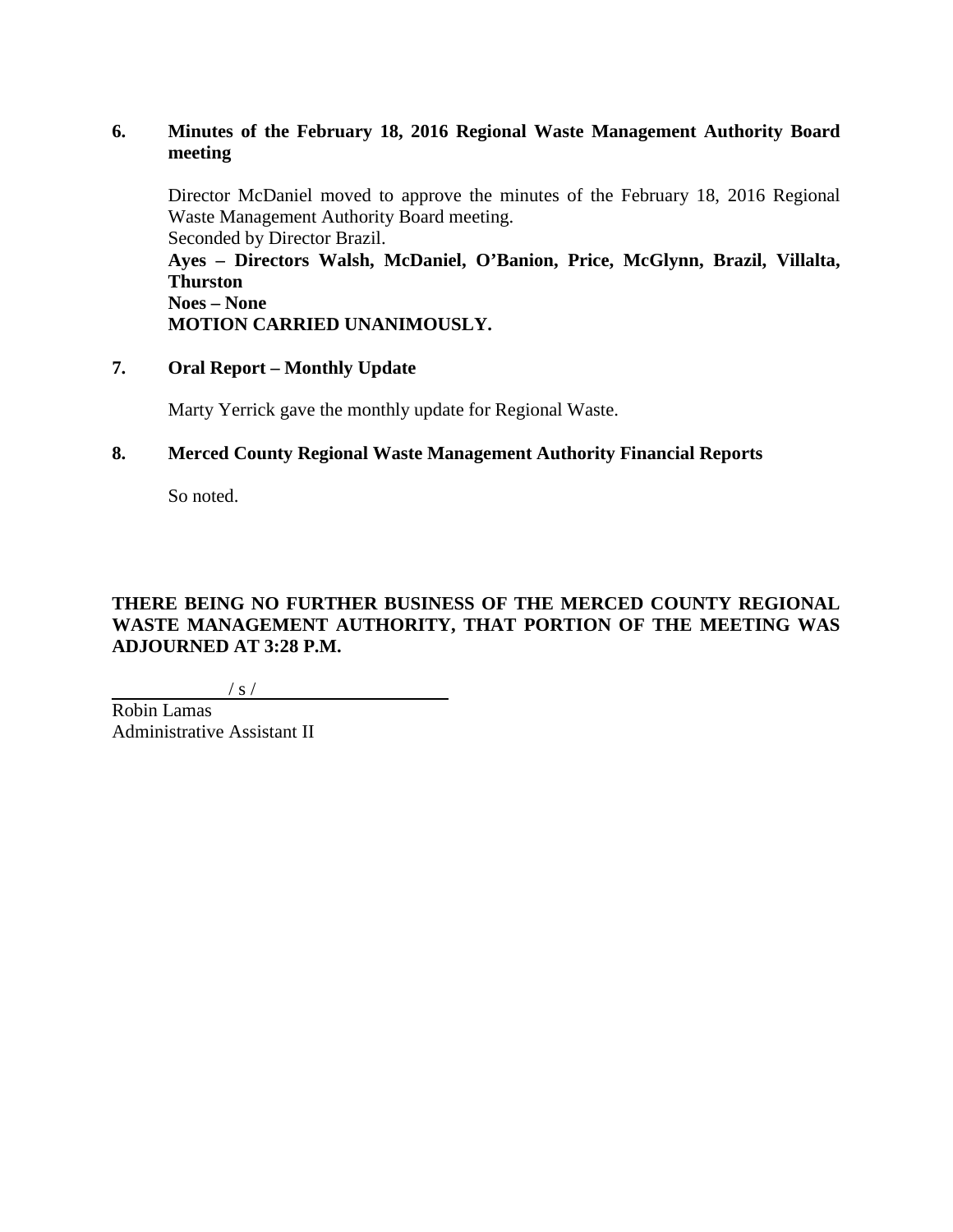### **TRANSIT JOINT POWERS AUTHORITY FOR MERCED COUNTY**

#### **March 17, 2016**

### **REVISED MINUTES**

The regular meeting of the **TRANSIT JOINT POWERS AUTHORITY FOR MERCED COUNTY** held on Thursday, March 17, 2016, at the City of Los Banos, Council Chambers, 520 J Street, Los Banos, CA was called to order by Chair Thurston at 3:28 P.M.

### **DIRECTORS PRESENT**

Daron McDaniel Michael McGlynn for Jerry Antonetti Jerry O'Banion Joe Oliveira Jim Price Stan Thurston Mike Villalta Hub Walsh

### **DIRECTORS ABSENT**

Rodrigo Espinoza Deidre Kelsey John Pedrozo

#### **GUESTS AND MEMBERS OF THE PUBLIC**

Gary Brizzee, City of Los Banos Tom Dumas, Caltrans District 10 Louise Farley, Senator Anthony Cannella's Office David Garcia, Private Citizen Dan Klemple, National Express Transit Mike Mikesell, Citizens Advisory Committee Albert Perez, National Express Transit

#### **STAFF PRESENT**

Stacie Dabbs, Public Information Officer Matt Fell, Transportation Manager Nadia Gonzalez, Merced County Regional Waste Management Authority Rich Green, Transit Manager Emily Haden, Legal Council Marjie Kirn, Executive Director Robin Lamas, Administrative Assistant II Christina Smith, Chief Financial Officer Marty Yerrick, Merced County Regional Waste Management Authority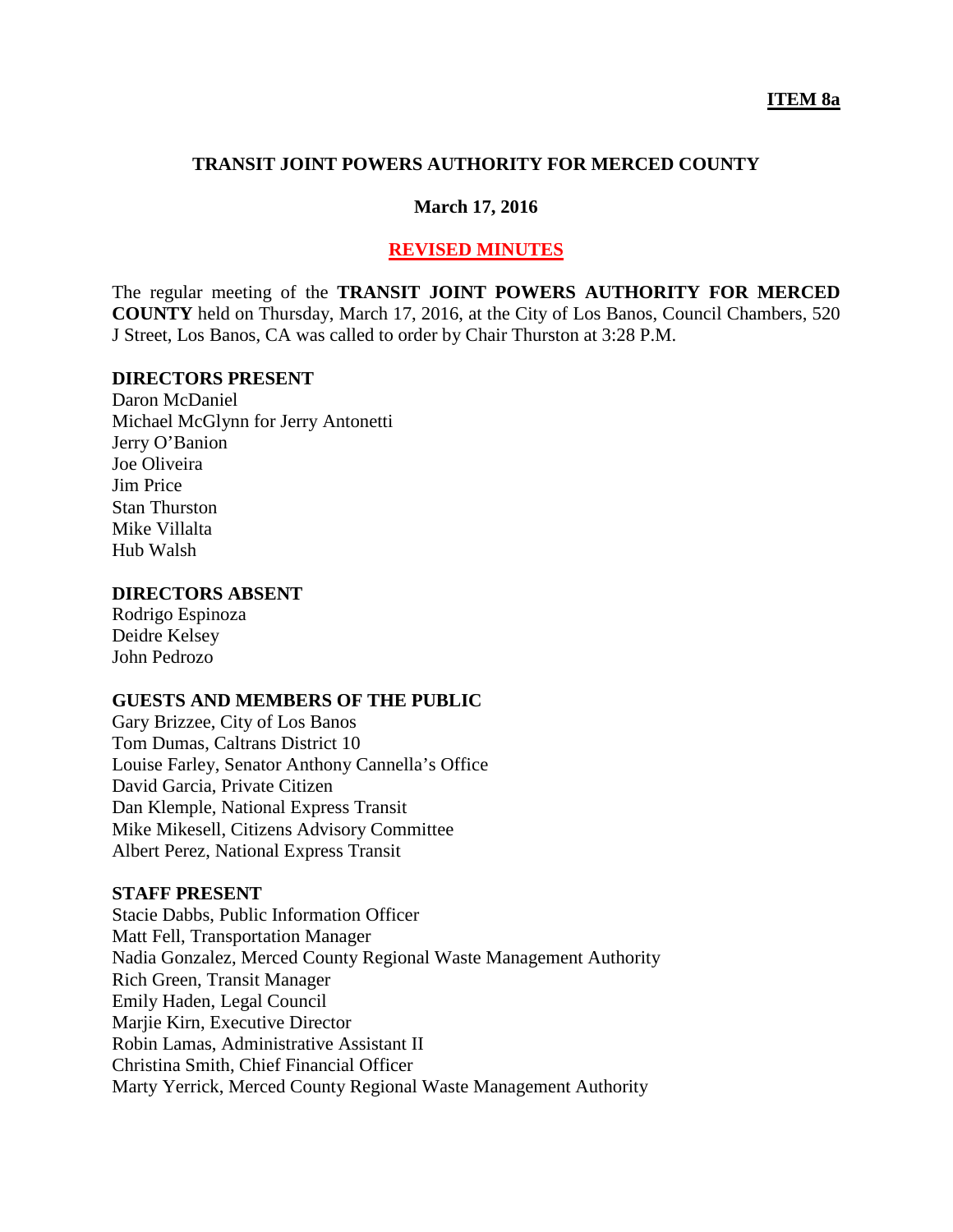## **9. Minutes of the February 18, 2016 Transit Joint Powers Authority for Merced County**

Director O'Banion moved to approve the minutes of the February 18, 2016 Transit Joint Powers Authority for Merced County meeting. Seconded by Director McDaniel.

**Ayes – Directors Walsh, McDaniel, O'Banion, Price, McGlynn, Brazil, Villalta, Thurston**

**Noes – None MOTION CARRIED UNANIMOUSLY.**

# **10. Oral Report – Transit Monthly Update**

Rich Green gave the Transit monthly update.

## **11. Transit Joint Powers Authority for Merced County Financial Report for July 2015 – December 2015**

So noted.

# **THERE BEING NO FURTHER BUSINESS OF THE TRANSIT JOINT POWERS AUTHORITY FOR MERCED COUNTY, THAT PORTION OF THE MEETING WAS ADJOURNED AT 3:37 P.M.**

 $/ s /$ 

Robin Lamas Administrative Assistant II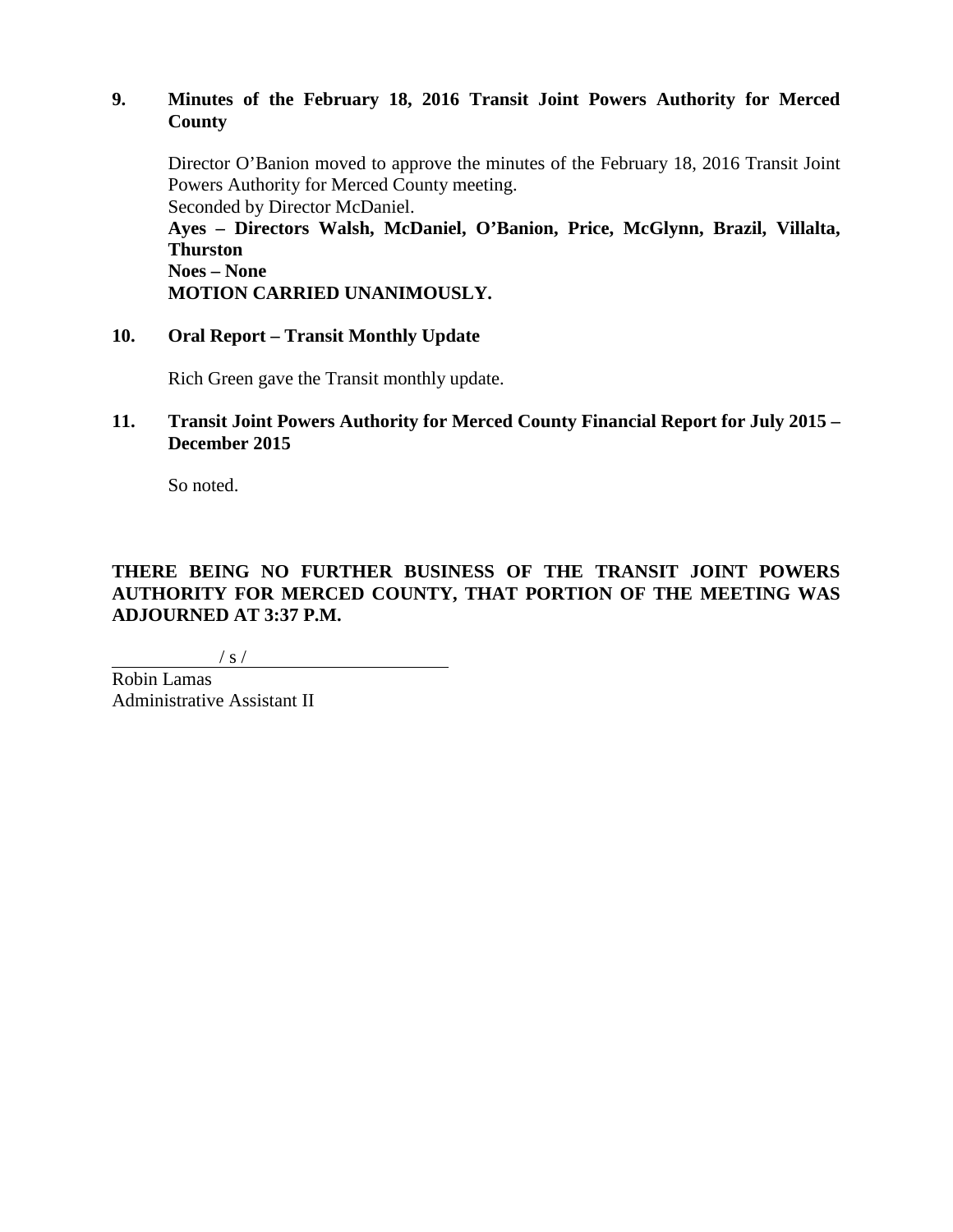#### **MCAG GOVERNING BOARD**

#### **March 17, 2016**

#### **REVISED MINUTES**

The regular meeting of the **MERCED COUNTY ASSOCIATION OF GOVERNMENTS GOVERNING BOARD** held on Thursday, March 17, 2016, at the City of Los Banos, Council Chambers, 520 J Street, Los Banos, CA was called to order by Chair Thurston at 3:37 P.M.

### **DIRECTORS PRESENT**

Daron McDaniel Michael McGlynn for Jerry Antonetti Jerry O'Banion Joe Oliveira Jim Price Stan Thurston Mike Villalta Hub Walsh

#### **DIRECTORS ABSENT**

Rodrigo Espinoza Deidre Kelsey John Pedrozo

### **GUESTS AND MEMBERS OF THE PUBLIC**

Gary Brizzee, City of Los Banos Tom Dumas, Caltrans District 10 Louise Farley, Senator Anthony Cannella's Office David Garcia, Private Citizen Dan Klemple, National Express Transit Mike Mikesell, Citizens Advisory Committee Albert Perez, National Express Transit

#### **STAFF PRESENT**

Stacie Dabbs, Public Information Officer Matt Fell, Transportation Manager Nadia Gonzalez, Merced County Regional Waste Management Authority Rich Green, Transit Manager Emily Haden, Legal Counsel Marjie Kirn, Executive Director Robin Lamas, Administrative Assistant II Christina Smith, Chief Financial Officer Marty Yerrick, Merced County Regional Waste Management Authority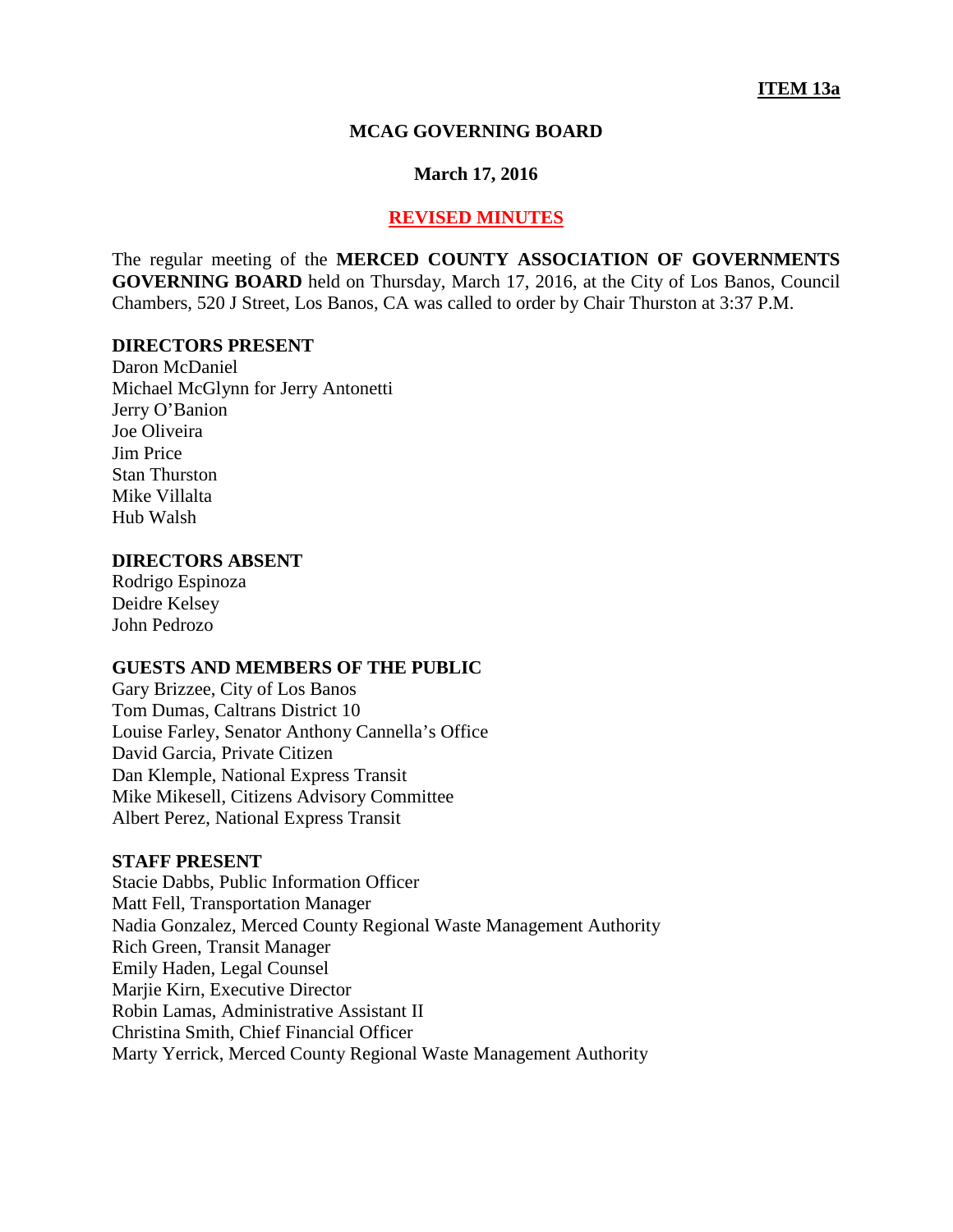## **3. Oral Communications**

David Garcia, Private Citizen, spoke on transit maintenance.

Citizens from Los Banos spoke on the proposed Transportation Expenditure Plan and what they felt it meant for Los Banos.

## **4. Oral Report – Citizens Advisory Committee**

Mike Mikesell gave the report from the Citizens Advisory Committee.

## **5. Recognition of Mike Mikesell for his participation on the Citizens Advisory Committee**

Director Thurston presented Mike Mikesell with a certificate of appreciation in recognition of his service on the Citizens Advisory Committee.

## **12. Caltrans Report**

Tom Dumas gave the report from Caltrans.

## **13. Consent Agenda**

- a. Minutes of the February 8, 2016 MCAG Governing Board meeting
- b. 2017 Federal Transportation Improvement Program Concept Report
- c. Reappointment of Citizens Advisory Committee Representatives

Director O'Banion moved to approve the Consent Agenda. Seconded by Director Walsh.

# **Ayes – Directors Walsh, McDaniel, O'Banion, Price, McGlynn, Brazil, Villalta, Thurston**

#### **Noes – None**

**MOTION CARRIED UNANIMOUSLY.**

## **14. Information/Discussion Only**

- a. Minutes of the March 9, 2016 Technical Review Board meeting
- b. MCAG Financial Report for July 2015 December 2015
- c. Regional Transportation Impact Fee Report  $2<sup>nd</sup>$  Quarter 2015-16
- d. Atwater-Merced Expressway Ribbon Cutting Flyer
- e. MCAG FY 2015/2016  $2<sup>nd</sup>$  Quarter Report, October 2015 December 2015,  $2<sup>nd</sup>$ Quarter Check Register
- f. Federal "Fastlane" Grants for 2016
- g. MCAG Governing Board calendar for 2016

So noted.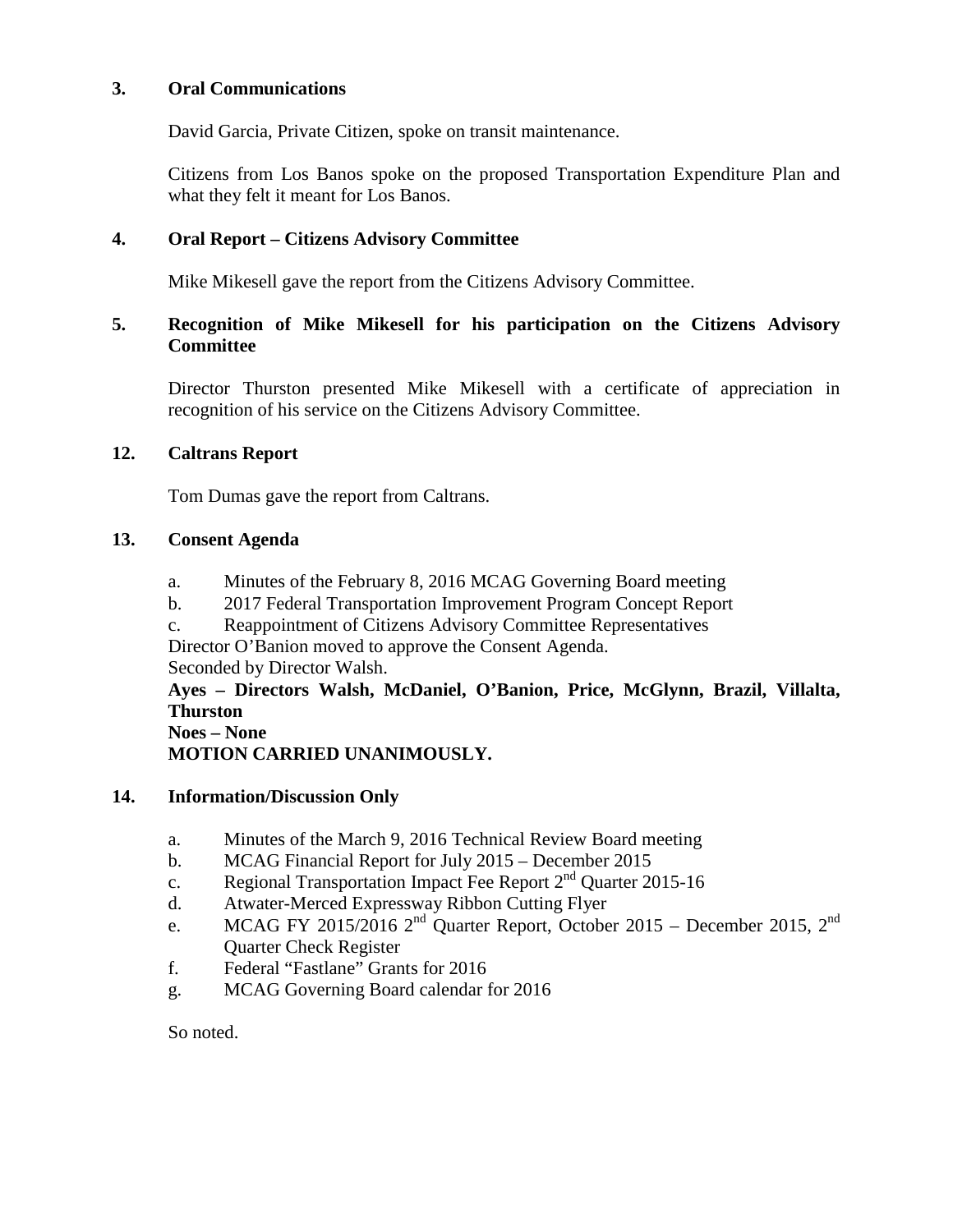## **15. Federal "TIGER" Grants for 2016**

Matt Fell reviewed the Federal "Tiger" Grants for 2016. Matt stated that these grants are very competitive, with only 39 of the 627 eligible applications funded in the last cycle. Staff participated in a debriefing session on our "Tiger" application from the last cycle and will make changes to the area the was perceived to be less definitive than other applications.

Director Walsh moved to:

- a. Submit a TIGER Grant application for the Campus Parkway project;
- b. Commit \$3,000,000 from the Regional Transportation Impact Fee to be matching funds if the application is successful; and
- c. Provide a letter of support for a FASTLANE grant application for Campus Parkway.

Seconded by Director McDaniel.

**Ayes – Directors Walsh, McDaniel, O'Banion, Price, McGlynn, Brazil, Villalta, Thurston Noes – None**

**MOTION CARRIED UNANIMOUSLY.**

# **16. Congestion Mitigation Air Quality Policy and Procedures Update**

So noted.

## **17. 2016 One Voice Platform**

Stacie Dabbs gave a review of the 2016 One Voice Platform and stated that the One Voice trip would be taking place May 10-13, 2016.

Director McDaniel moved to approve the 2016 One Voice platform. Seconded by Director O'Banion. **Ayes – Directors Walsh, McDaniel, O'Banion, Price, McGlynn, Brazil, Villalta, Thurston Noes – None MOTION CARRIED UNANIMOUSLY.**

# **18. Oral Report – Regional Transportation Plan Amendment - Update**

Matt Fell gave an update on the Regional Transportation Plan Amendment.

## **19. Oral Report – Transportation Expenditure Plan – Update**

Marjie Kirn gave an update on the Transportation Expenditure Plan (TEP). Marjie stated that the cities of Dos Palos and Gustine have already approved the TEP.

A discussion ensued regarding the "red line" items and language for parts of the TEP that was submitted by Los Banos which were included in the February agenda. Staff was requested to take the Plan and the "red line" items back to the TEP Committee for their review and to bring the TEP back to the Governing Board at their next meeting.